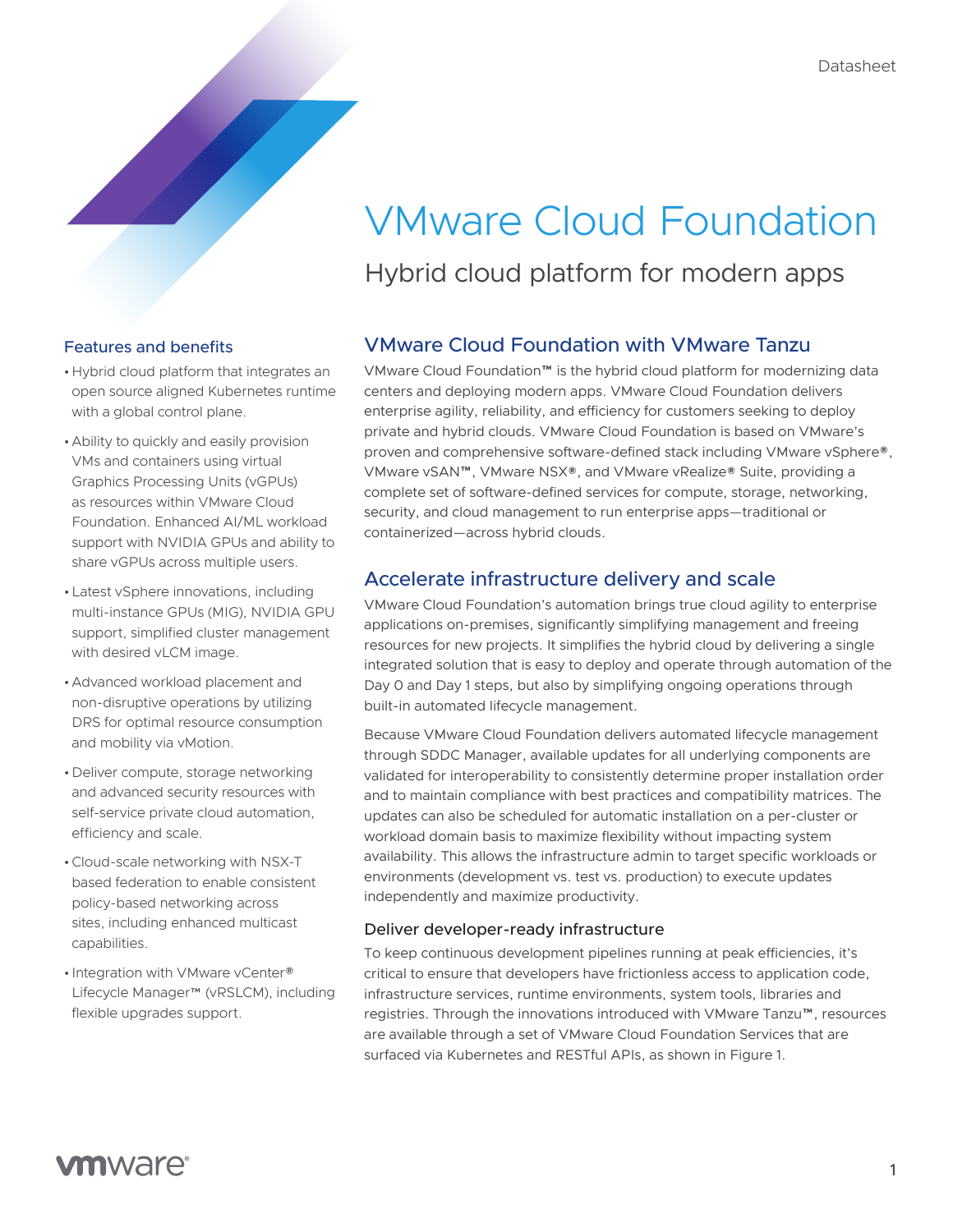### VMware Cloud Foundation editions

#### Starter

Automate infrastructure deployment and provisioning; includes lifecycle management for VMware's core hyperconverged stack for traditional VM workloads.

#### Standard

Adopt cloud management capabilities in an on-premises data center with integrated Tanzu Standard and VM management.

#### Advanced

Evolve the VMware-based cloud operating model with advanced cloud management tools and integrated Tanzu Standard and VM workload automation.

#### **Enterprise**

Implement a full enterprise cloud operating model with advanced management, networking, and storage, optimized with integrated Tanzu Standard and VM workload automation.



Figure 1: VMware Cloud Foundation Services architecture

VMware Cloud Foundation Services consist of an upstream compliant Kubernetes runtime via VMware Tanzu™ Kubernetes Grid™ Services combined with a set of Infrastructure and Automation Services, including infrastructure as code, software configuration management, and infrastructure pipelines that provide frictionless access to the resources needed to support non-stop continuous integration and continuous delivery (CI/CD) pipelines to foster healthy DevOps ecosystems. By managing resources at the namespace level through vCenter Server, admins can define security policies, quota, and rolebased access to a namespace, then developers always access the namespace within the pre-defined properties of that namespace, always maintaining compliance with corporate mandates.

VMware Cloud Foundation with Tanzu enables developers to consume cloud resources such as Kubernetes clusters, disks and networks using familiar Kubernetes CLI and API tools, while the admins can manage systems at scale through vCenter Server. VMware Cloud Foundation automates infrastructure provisioning and scaling so that developers can focus on building and deploying apps while infrastructure teams become more strategic, maintaining centralized visibility and control of their global infrastructure and operations.

#### Scale without compromise

VMware Cloud Foundation enables IT administrators and self-service enabled business units to rapidly deploy full stack enterprise HCI with fully integrated compute, storage, networking and management—utilizing automation and lifecycle management for agility, reduced complexity and lower TCO. This results in a cloud operating model that facilitates rapid deployment, automation and lifecycle management for customer deployments of all sizes, enabling the ability to dynamically scale infrastructure, resulting in better utilization and efficiency to meet the ever-changing needs of the business. This consistent cloud operating model lowers capital and operational expenses, delivering up to 28% TCO savings over traditional 3 tier systems.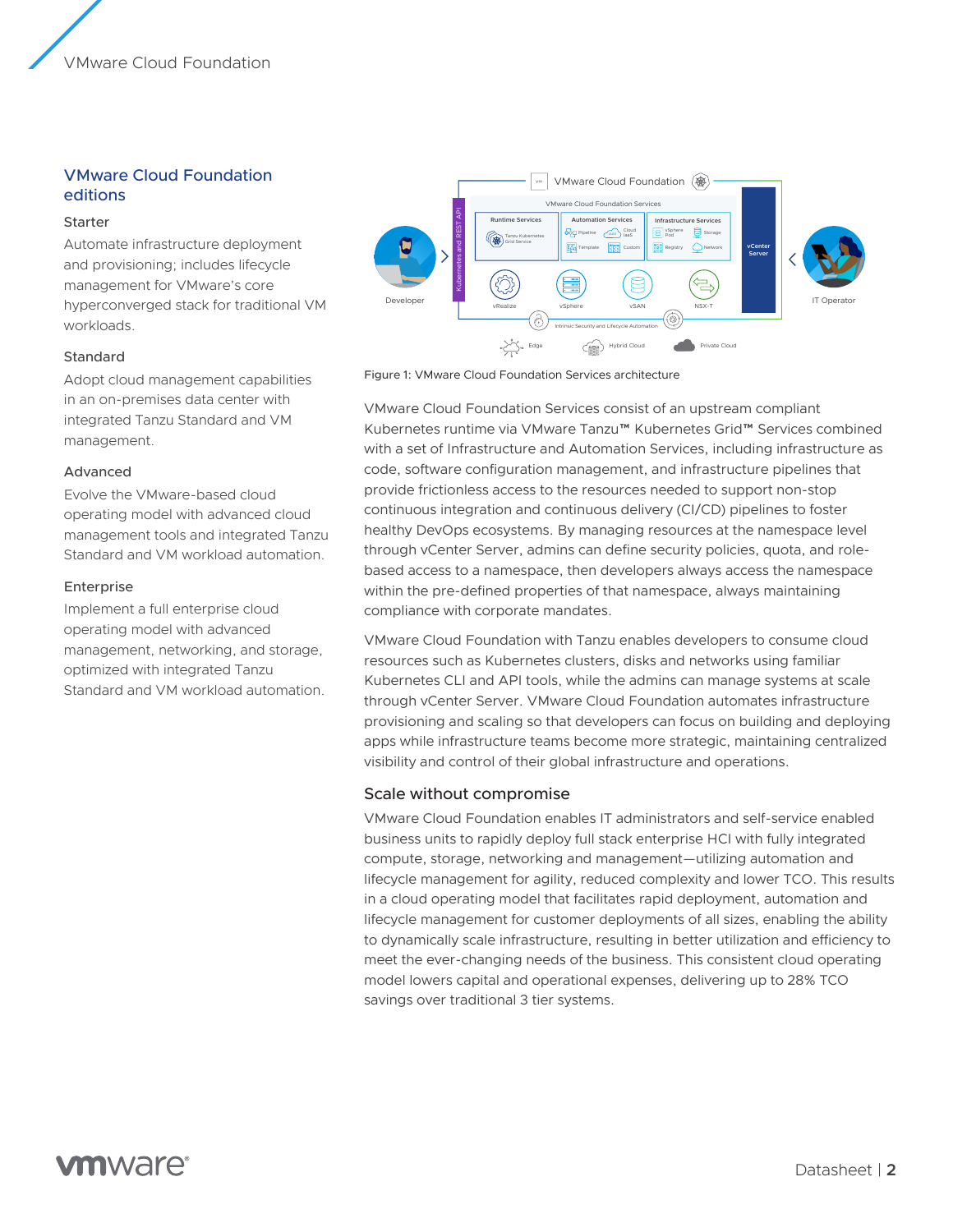#### Deployment options

VMware Cloud Foundation can be consumed in five ways:

#### vSAN ReadyNodes

Cloud Foundation software can be deployed on any vSAN ReadyNode and networking switches of your choice; to learn more, visit [VMware Compatibility](https://www.vmware.com/resources/compatibility/search.php?deviceCategory=vsan)  [Guide](https://www.vmware.com/resources/compatibility/search.php?deviceCategory=vsan)

#### Jointly engineered systems

VMware Cloud Foundation software can be delivered as a jointly-engineered, integrated system via [Dell EMC VxRail](https://www.delltechnologies.com/en-us/converged-infrastructure/vxrail/index.htm?gacd=9650523-1033-5761040-0-0&dgc=st&&gclid=Cj0KCQiA4sjyBRC5ARIsAEHsELHvGrDNVWikN6IM6OGd-xsRF2U-w1MTNSq1S2iz9dvRPOchG5kEunEaAq01EALw_wcB&gclsrc=aw.ds) 

#### As a service on-premises

Consume Cloud Foundation as a service in your on-prem data centers through [Dell Technologies APEX Cloud Services,](https://www.lenovo.com/us/en/data-center/services/truscale-infrastructure-services/)  [Lenovo TruScale Infrastructure Services](https://www.lenovo.com/us/en/data-center/services/truscale-infrastructure-services/), or [HPE Greenlake.](https://www.hpe.com/us/en/collaterals/collateral.a50000146enw.HPE-GreenLake-delivers-VMware-cloud-foundation-and-HPE-Synergy-service-brief.html)

#### As a service from the public cloud

[VMware Cloud on AWS, Azure VMware](https://www.vmware.com/products/vmc-on-aws.html)  [Solution, Google Cloud VMware Solution,](https://www.vmware.com/products/vmc-on-aws.html)  [Oracle Cloud VMware Solution](https://www.vmware.com/products/vmc-on-aws.html) or from other VMware Cloud Providers.

#### VMware Cloud Foundation subscription

As part of VMware Cloud Universal, VMware Cloud Foundation Subscription delivers a flexible, cost-effective and agile consumption model for deploying on-premises infrastructure for traditional and modern applications.

# Simplify operations

Automation and lifecycle management, along with intrinsic security built into the platform, help IT administrators to secure networking operations and deliver enterprise-class Day 0, Day 1, and Day 2 operations. For example, VMware Cloud Foundation administrators can simplify the creation and maintenance of a clusters desired-state vSphere Lifecycle Manager image by replicating a reference host configuration to streamline and reduce time for host upgrades.

With policy-based administration of compute, storage, networking and cloud management capabilities, administrators can easily assign security, performance, redundancy, and recovery policies to workloads. Cloud administrators can use project-based policies, governance, and costing to manage resource access and utilization centrally. Automating the management of IT services across its lifecycle with approval policies, provisioning through APIs, declarative state enforcement, workflow orchestration, Day 2 automation, and automated configuration remediation helps further simplify operations.

# Accelerate AI/ML workloads with GPUs

VMware Cloud Foundation 4.4 introduces support for GPU-enabled workloads running in both virtual machines and containers. By bringing together the automation capabilities of VMware Cloud Foundation with GPU support, IT admins can rapidly configure and deploy AI workloads with maximized resource utilization and improved performance while simultaneously enabling data scientists and DevOps teams to quickly and easily provision infrastructure capacity and workloads via Cloud Foundation's self-service capabilities while building AI/ML data pipelines that consume vGPUs as resources.



**Figure 2:** VMware Cloud Foundation with NVIDIA AI Enterprise

#### NVIDIA integration

VMware Cloud Foundation, when used together with NVIDIA certified systems and software, delivers an end-to-end AI / ML platform. With the latest NVIDIA Ampere family of GPUs and the NVIDIA AI Enterprise Suite, multi-instance GPU capabilities in VMware Cloud Foundation allows a physical GPU to be partitioned into multiple instances, shared across multiple workloads. This leads to increased scalability of GPU-enabled infrastructure as well as improved utilization and reduced cost.

# **vm**ware<sup>®</sup>